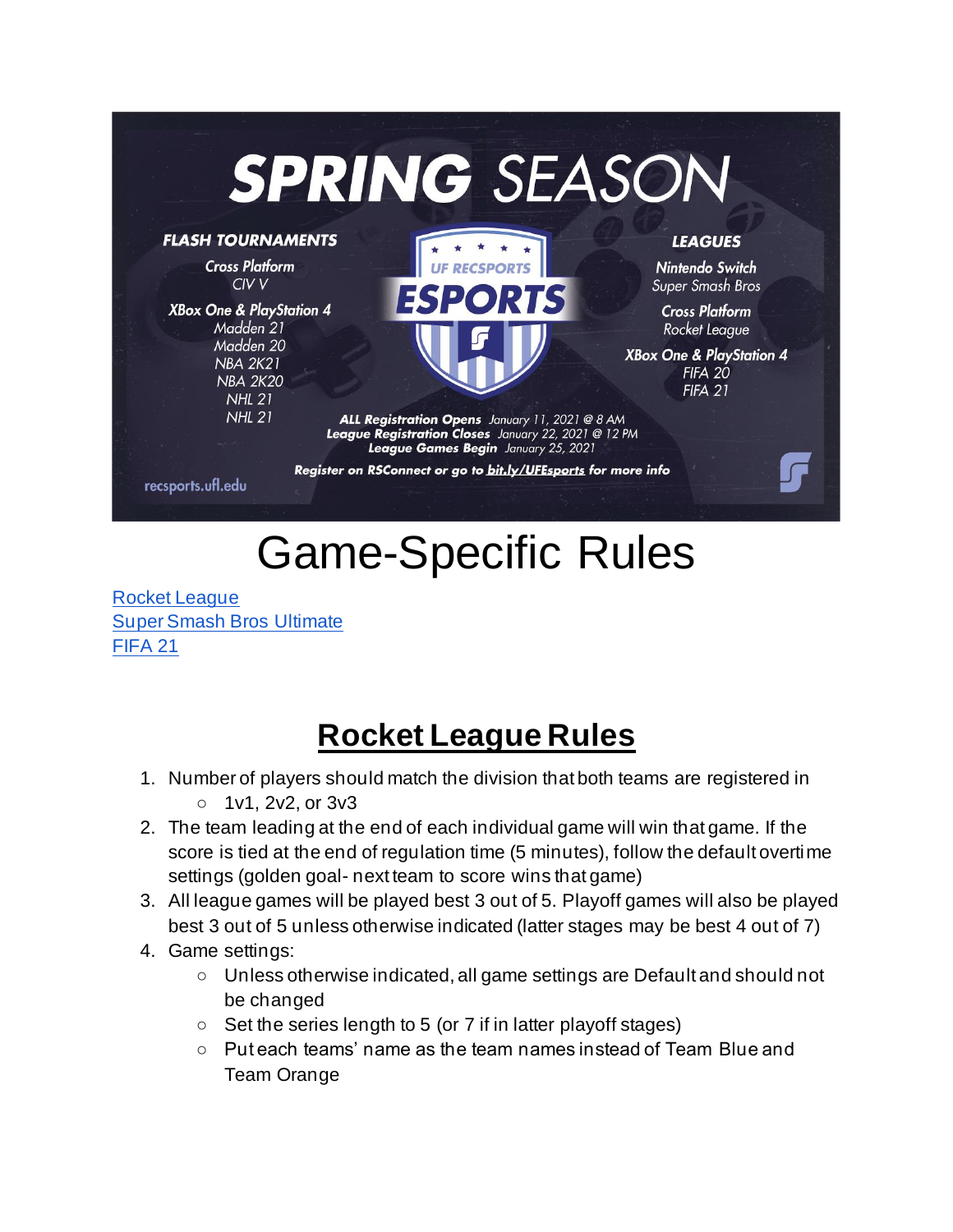- **Take screenshots** of the result of each game, and in particular the last game where it indicates 'Series Winner' above the winning team's name
	- You will not need to upload these and you can delete them later, but they are used in case there is a discrepancy between the scores reported by each team captain.
- 5. Lag/Connectivity Issues:
	- $\circ$  If 1 or more players are lagging or disconnect from the server, play should be paused immediately to allow the player to rejoin. Note the score and time remaining when the issue(s) arise, in case you have to restart the game or find a new server.
		- If the issue is resolved relatively quickly, you should resume the current game.
		- If it takes longer and you have to start a new game or find a new server, you should let the clock run down and score the appropriate goal(s) during that time to recreate the previous game before issues arose. Then, resume normal play at the appropriate time.
		- If the issues cannot be resolved in a timely manner, then teams should try and reschedule the game for when the issues do not occur.
- 6. Upon completion of the game, both captains must complete the following steps:
	- Self report their own game score on [RSconnect](https://rsconnect.recsports.ufl.edu/)
		- Ex: In a best of 5 series, Team A wins 3 games and Team B wins 1 game
		- $\blacksquare$  Team A reported score = 3. Team B Reported score = 1
		- Indicate a Sportsmanship score for the opposing team on a scale from 1-10, with 10 being excellent and no issues.
- 7. Game Extensions
	- $\circ$  If for some reason both teams are unable to play their game in the indicated time frame, or something arises last minute (emergency, connectivity issues, etc.), you may submit [this form](https://docs.google.com/forms/d/e/1FAIpQLScyAR5iBV4RsdL-UUrg0C5_9jU_aDQr3vaguWfaYFgL2GDebw/viewform?usp=sf_link) for a 48 hour extension to complete your game and submit your score to RSconnect. This form must be completed BEFORE the original deadline to submit your game report.

### **Failure to report your score or complete a Game Extensions Form by the deadline may result in one or both teams forfeiting the match**

8. There may be Extra Game Modes (Rumble, Snow Day, Hoops, Dropshot) offered as Flash Tournaments throughout the semester. If so, the adjusted rules will be posted then.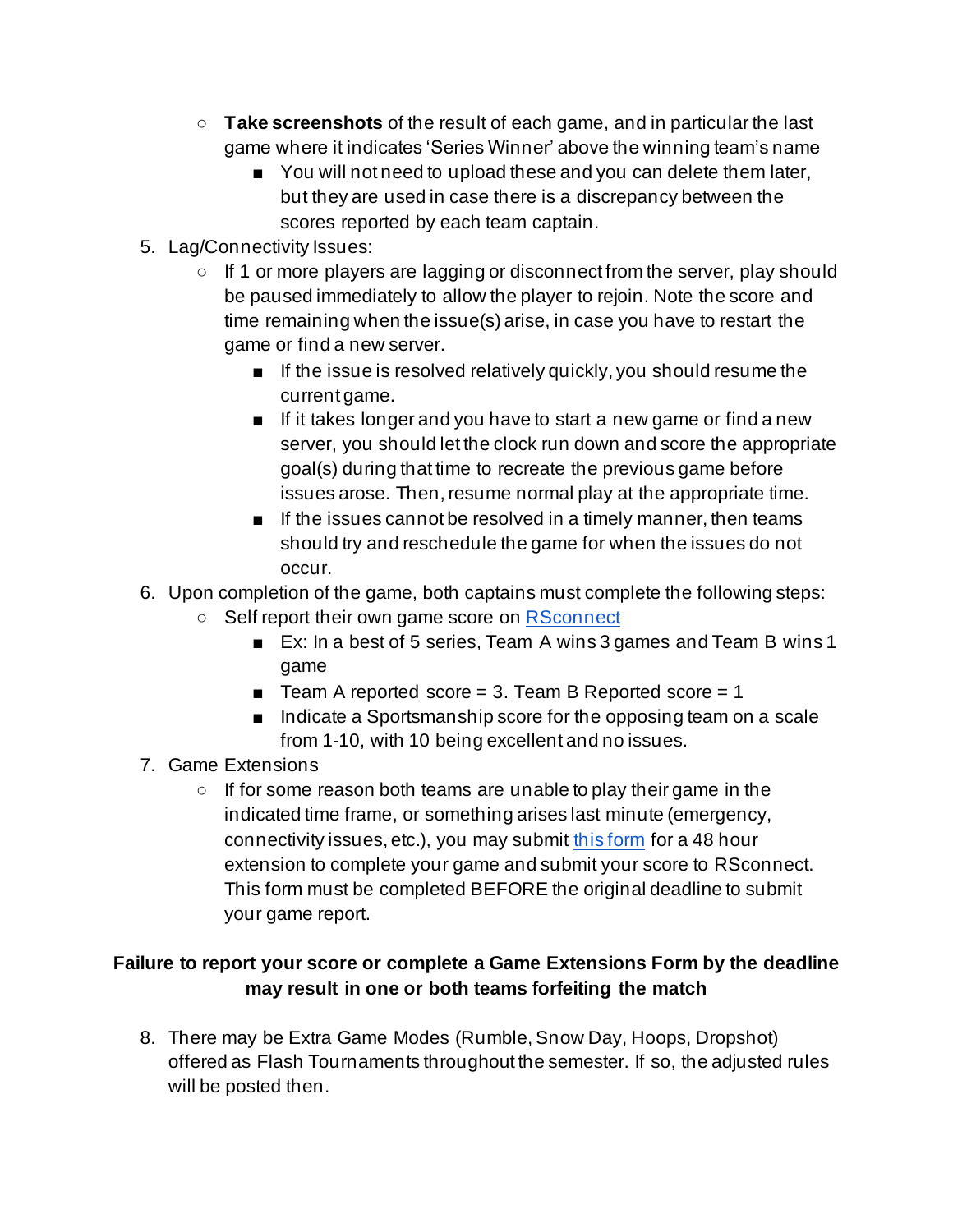# **Super Smash Bros. Ultimate**

- <span id="page-2-0"></span>1. Games will be played the best 2 out of 3.
	- Playoffs will be best 3 out of 5
- 2. Game Settings:
	- Stock: 3
	- Timer: 7:00
	- Handicap: Off
	- Team Attack: On
	- Launch Rate: 1.0x
	- Items: Off and None
	- FS Meter: Off
	- Damage Handicap: Off
	- Custom Balance: Off
	- Spirits: Off
	- Pause: Off
	- Stage Selection: Loser's Pick
	- Stage Hazards: Off
	- Stage Morph: Off
	- Underdog Boost: Off
	- Show Damage: Yes
	- Custom Balance: Off
	- Mii Fighters are permitted with any combination of specials.
- 3. Starter Stages
	- Battlefield
	- Final Destination
	- Smashville
	- Pokemon Stadium 2
	- Town & City
- 4. Counterpick Stages
	- Kalos Pokemon League
	- Yoshi's Story
	- Lylat Cruise
- 5. The winner of the previous game may ban two stages they do not want their opponent to pick.
- 6. In the event of a timeout (when the timer hits 0), the person with the higher stock count, or lower percent if stocks are tied, wins the game.
- 7. Upon completion of the game, both captains must complete the following steps:
	- Self report their own game score on [RSconnect](https://rsconnect.recsports.ufl.edu/)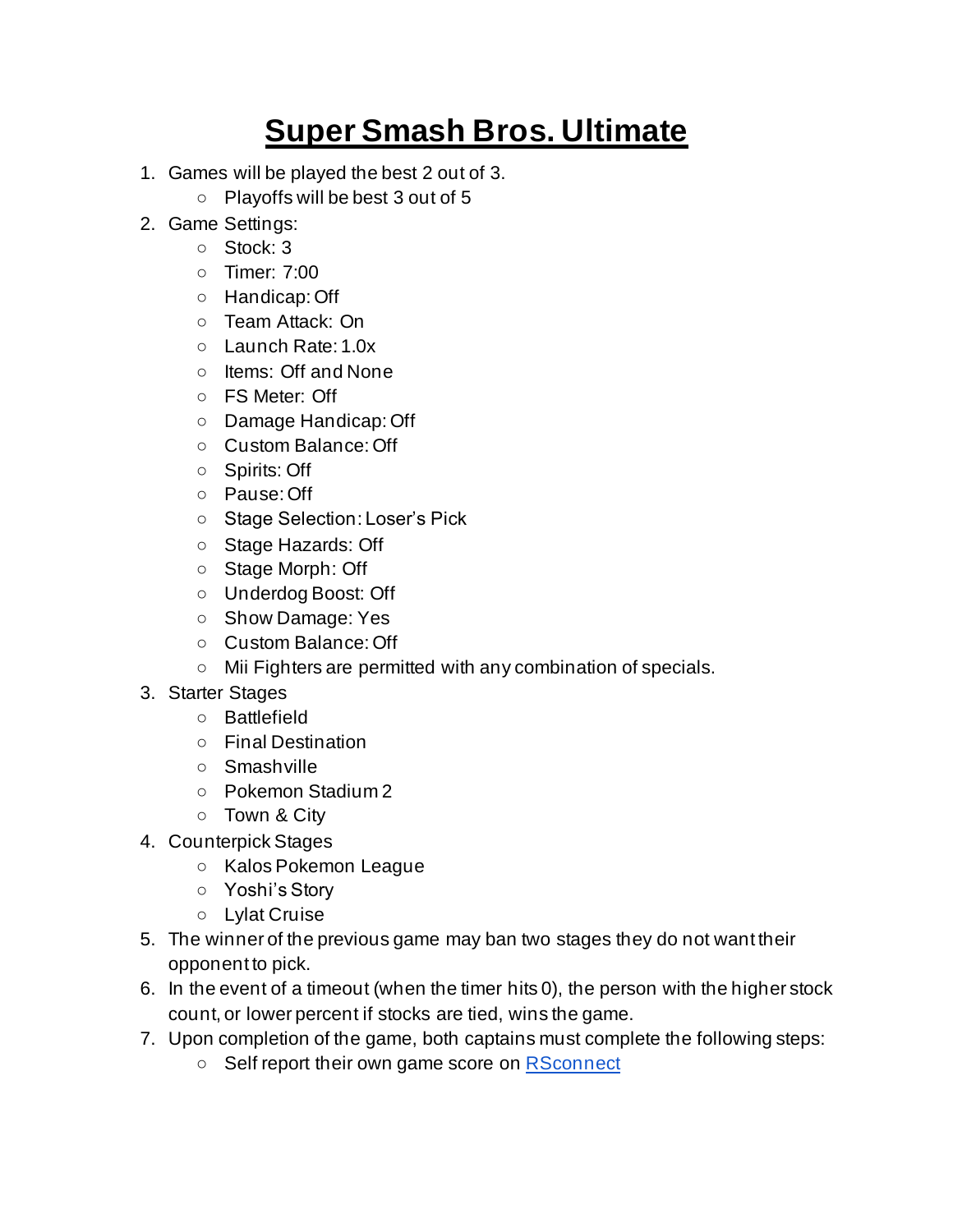- i. Ex: In a best of 5 series, Player A wins 3 games and Player B wins 1 game
- ii. Player A will report a score of 3. Player B will report a score of 1.
- iii. Indicate a Sportsmanship score for the opposing team on a scale from 1-10, with 10 being excellent and no issues.
- 8. Game Extensions
	- $\circ$  If for some reason both teams are unable to play their game in the indicated time frame, or something arises last minute (emergency, connectivity issues, etc.), you may submit [this form](https://docs.google.com/forms/d/e/1FAIpQLScyAR5iBV4RsdL-UUrg0C5_9jU_aDQr3vaguWfaYFgL2GDebw/viewform?usp=sf_link) for a 48 hour extension to complete your game and submit your score to RSconnect. This form must be completed BEFORE the original deadline to submit your game report.

### **Failure to report your score or complete a Game Extensions Form by the deadline may result in one or both teams forfeiting the match**